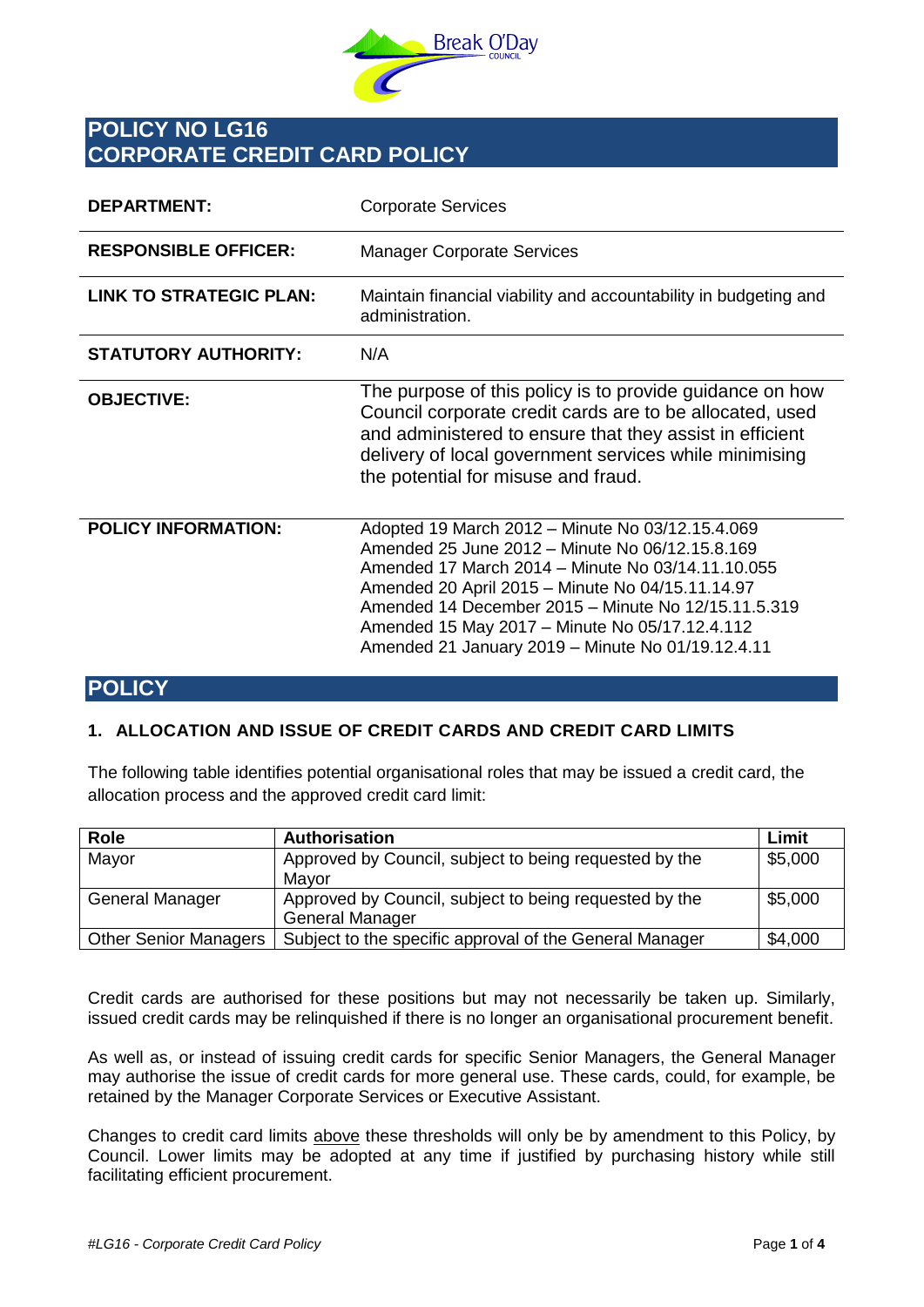

# **2. TOP UPS**

A Cardholder may apply for a top-up of funds to the monthly credit. Top-up applications are decided according to the following procedure:

Top-ups of the General Manager's credit card account are always reviewed by the Mayor and authorised by the Manager Corporate Services. Top ups of all other Cardholders are authorised by the General Manager.

Authorisers review the Cardholder's purchasing and top-up history for adherence to this policy and justification of purchases. For any given month, the total top-up amount for an account should generally not exceed 50% of the monthly credit limit.

# **3. CORPORATE CREDIT CARD REVIEW AND RECONCILIATION PROCEDURES**

- 1. Corporate Credit Card statement accounts will be issued to the relevant cardholder who will ensure the acquittal of the transactions on the account.
- 2. Transactions will be supported by appropriate documentation (eg tax invoice/receipt or signed purchase statement) clearly identifying the nature of the procurement.
- 3. Transactions shall be accompanied by a job number for costing purposes.
- 4. A designated Council administration officer will review and reconcile the transactions and confirm compliance with this Policy. Any potential non-compliance will be reported to the Manager Corporate Services or General Manager for investigation.
- 5. When appropriately reviewed and reconciled, the cardholder shall sign and date the credit card statement
- 6. The Mayor will review and the Manager Corporate Services confirm the reconciliation and approve the payment of the General Manager's credit card. The General Manager will confirm the reconciliation and approve the payment of all other credit cards.
- 7. Full statement reconciliation, acquittal and approval for payment must be completed within four (4) weeks of receiving the statement
- 8. Credit card are paid by automatic direct debit as the reconciliation and confirmation process is undertaken in parallel with any payment process and transactions can be reviewed, queried and challenged regardless of payment.

# **4. CORPORATE CREDIT CARDHOLDER RESPONSIBILITIES**

- 1. Ensure corporate credit cards are maintained in a secure manner and guarded against improper use.
- 2. Corporate credit cards are to be used only for Break O'Day Council official activities; there is no approval given for any private use.
- 3. All documentation regarding a corporate credit card transaction is to be retained by the cardholder/designated Council administration officer and produced as part of the monthly reconciliation procedure. In the absence of a valid tax invoice or original receipt, sufficient information regarding the transaction to confirm that the transaction is a valid work-related purchase that complies with this policy must be provided.
- 4. Credit limits are not to be exceeded (See 2. TOP UPS)
- 5. Purchases on the corporate credit card are to be made in accordance with Break O'Day Council's Procurement Policy - Code of Tenders and Contracts.
- 6. All cardholder responsibilities as outlined by the card provider are to be complied with.
- 7. Credit cards issued to specific staff are only to be used by that specific staff member and not, for example, by the staff member's spouse or other family members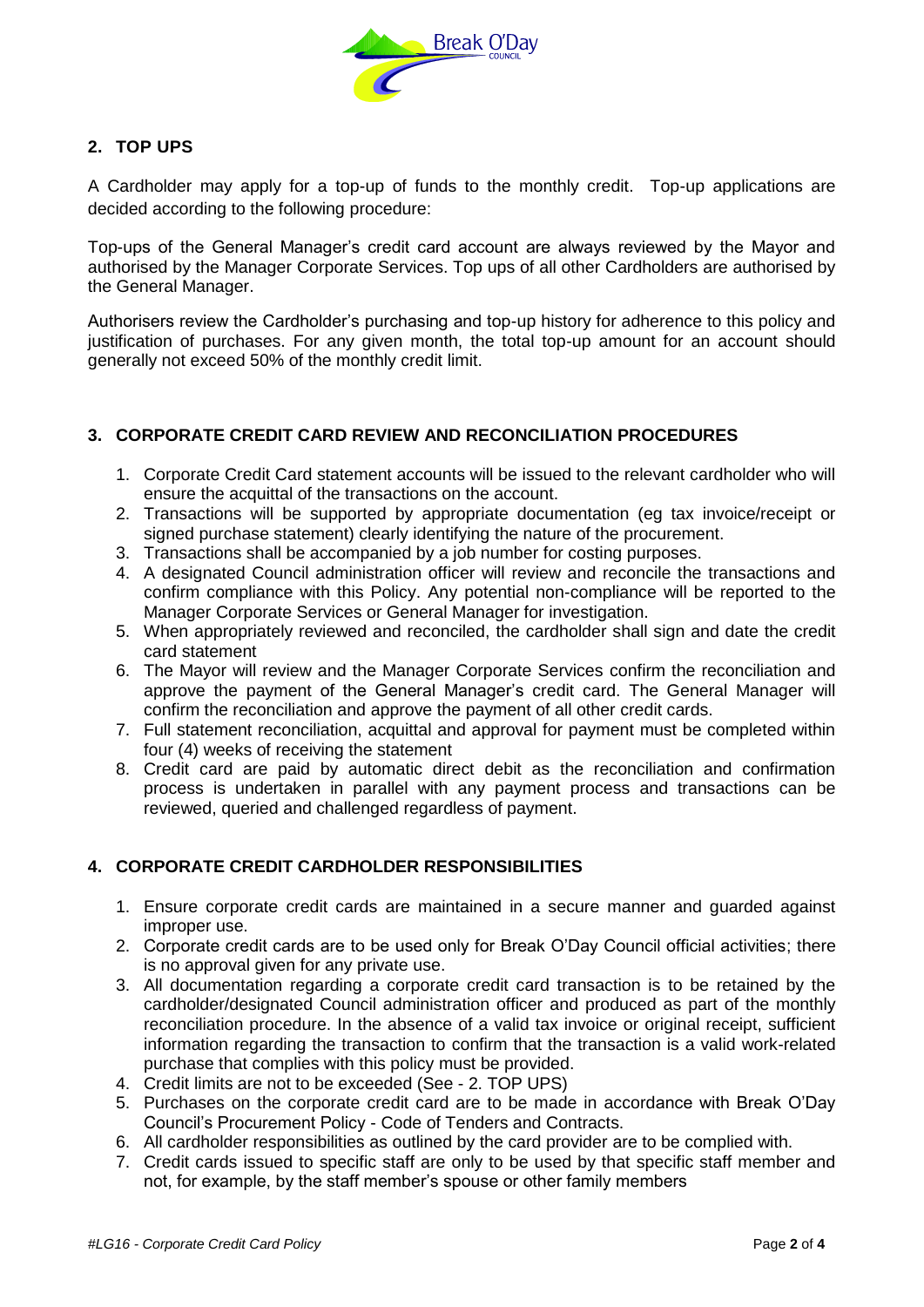

8. Credit cards issued for more general office use may be used by other staff members but always with the specific approval of the designated staff member. Appropriate documentation of the use must be provided. The designated staff members retain responsibility for all transactions and their compliance with Council's Policy.

# **5. SPECIFIC CREDIT CARD TRANSACTIONS**

Credit cards are for Council business use only and therefore no personal transactions are permitted. On that basis, cash advances and withdrawals are prohibited.

Fuel purchases – wherever possible, fuel purchases should be made with Council's issued fuel card and not credit card as this ensures an ongoing record of fuel consumption for tracking fuel economy, etc. Although, in an emergency (eg need for fuel without an accessible designated fuel card supplier) credit card payment is permissible, this should be avoided if possible.

Entertainment expenses – entertainment expenses can be a legitimate business transaction and are permissible with the appropriate documentation provided.

Fines, such as parking and traffic offences, are considered a personal cost and not a business expense as they are generally avoidable by appropriate action taken by the staff member. Fines are therefore not a permissible credit card transaction.

Any refunds for purchases made on a Council credit card must be refunded back to the credit card account. Refunds must not be accepted in cash.

Where a payment for necessary goods or services can only be made through a payment/ecommerce system, and that system requires the storage of credit card details or linking to a credit card account, this will be authorised by the Manager Corporate Services and managed by the designated Council administration officer. This policy applies for the online account, as for the credit card itself:

- (1) The online account is restricted for use by the Cardholder;
- (2) The online account is for work-related purchases only, in accordance with this policy;
- (3) The online account is to be set up with a work email address and details and to be managed separately from any personal online payment/e-commerce accounts. Preferably, the email address will be [2creditors@bodc.tas.gov.au](mailto:2creditors@bodc.tas.gov.au) and any log on details and passwords also managed by the designated Council administration officer

## **6. PROCEDURE FOR LOST, STOLEN AND DAMAGED CARDS**

The loss or theft of a credit card must be immediately reported by the cardholder to the card provider regardless of the time or day discovered. The cardholder must also formally advise the Manager Corporate Services of the loss or theft on the next working day.

Advice of a damaged card is to be provided to the Manager Corporate Services who will organise replacement.

## **7. RENEWAL OF CARDS**

Cards that are due to expire will receive a replacement in advance. Old cards must be returned to the Manager Corporate Services and the replacement card signed by the cardholder.